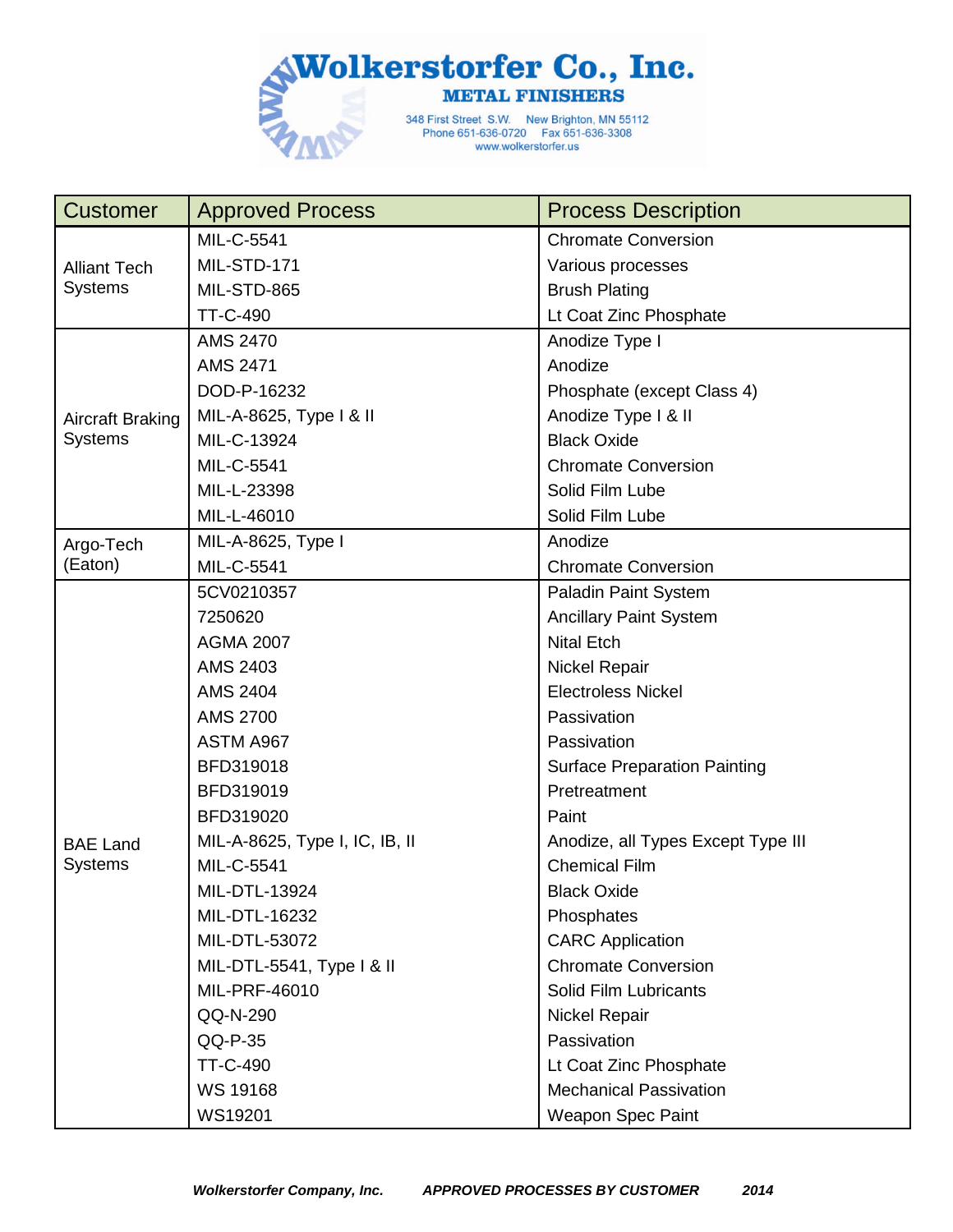| <b>Customer</b>                     | <b>Approved Process</b> | <b>Process Description</b>                |
|-------------------------------------|-------------------------|-------------------------------------------|
| <b>Bell Helicopter</b><br>(Textron) | <b>BPS 4001</b>         | Anodize, Chromic Acid                     |
|                                     | <b>BPS 4089</b>         | Penetrant inspection                      |
|                                     | <b>BPS 4138</b>         | Chemical cleaning of aircraft materials   |
|                                     | <b>BPS 4182</b>         | Chemical film treatment Class 1A          |
|                                     | <b>BPS 4389</b>         | Etch before Penetrant inspection          |
|                                     | <b>ASTM-B-117</b>       | <b>Salt Spray Testing</b>                 |
|                                     | <b>BAC5423</b>          | Penetrant Inspection Level 2 & 3          |
|                                     | <b>BAC5625</b>          | Passivation                               |
|                                     | <b>BAC5632</b>          | Anodize Class 1 & 5                       |
|                                     | <b>BAC5650</b>          | Hardness Testing (Alum)                   |
|                                     | <b>BAC5651</b>          | <b>Eddy Current Electrical Inspection</b> |
|                                     | <b>BAC5719</b>          | <b>Chromate Conversion</b>                |
|                                     | <b>BAC5749</b>          | <b>Alkaline Cleaning</b>                  |
| Boeing                              | <b>BAC5765</b>          | Cleaning & Deoxidizing of Aluminum Alloys |
|                                     | <b>BAC5786</b>          | <b>Etch before Penetrant</b>              |
|                                     | <b>BSS57039</b>         | <b>Liquid Penetrant Inspection</b>        |
|                                     | MIL-A-8625              | Anodize Type I                            |
|                                     | MIL-C-5541              | <b>Chromate Conversion</b>                |
|                                     | MIL-DTL-5541            | Chromate Conversion (Type I only)         |
|                                     | PS13209                 | <b>Chromate Conversion</b>                |
|                                     | PS21202                 | Penetrant Inspection Aluminum             |
| Eaton                               | MIL-A-8625, Type I      | Anodize                                   |
| (Argo-Tech)                         | MIL-C-5541              | <b>Chromate Conversion</b>                |
|                                     | AMS2470                 | Anodize Type I                            |
|                                     | AMS2471                 | Anodize Type I                            |
| Ensign-                             | <b>ASTM-E-1417</b>      | Penetrant Inspection                      |
| <b>Bickford</b>                     | MIL-A-8625              | Anodize Types I, IC, IB & II              |
|                                     | MIL-C-5541              | <b>Chromate Conversion</b>                |
|                                     | MIL-DTL-5541            | <b>Chromate Conversion</b>                |
|                                     | AMS 2470                | Anodize Type I                            |
|                                     | <b>AMS 2471</b>         | Anodize Type I                            |
|                                     | <b>ASTM-E-1417</b>      | Penetrant Inspection                      |
|                                     | <b>BAC5423</b>          | Penetrant Inspection Level 2 & 3          |
|                                     | <b>BAC5625</b>          | Passivation                               |
|                                     | <b>BAC5632</b>          | Anodize Class 1 & 5                       |
| Goodrich                            | <b>BAC5650</b>          | Hardness Testing (Alum)                   |
| Aerospace                           | <b>BAC5651</b>          | <b>Eddy Current Electrical Inspection</b> |
| (Jamestown)                         | <b>BAC5719</b>          | <b>Chromate Conversion</b>                |
|                                     | <b>BAC5749</b>          | <b>Alkaline Cleaning</b>                  |
|                                     | <b>BAC5765</b>          | Cleaning & Deoxidizing of Aluminum Alloys |
|                                     | <b>BAC5786</b>          | <b>Etch before Penetrant</b>              |
|                                     | <b>BSS57039</b>         | <b>Liquid Penetrant Inspection</b>        |
|                                     | MIL-A-8625              | Anodize Types I, IC, IB & II              |
|                                     | MIL-C-5541              | <b>Chromate Conversion</b>                |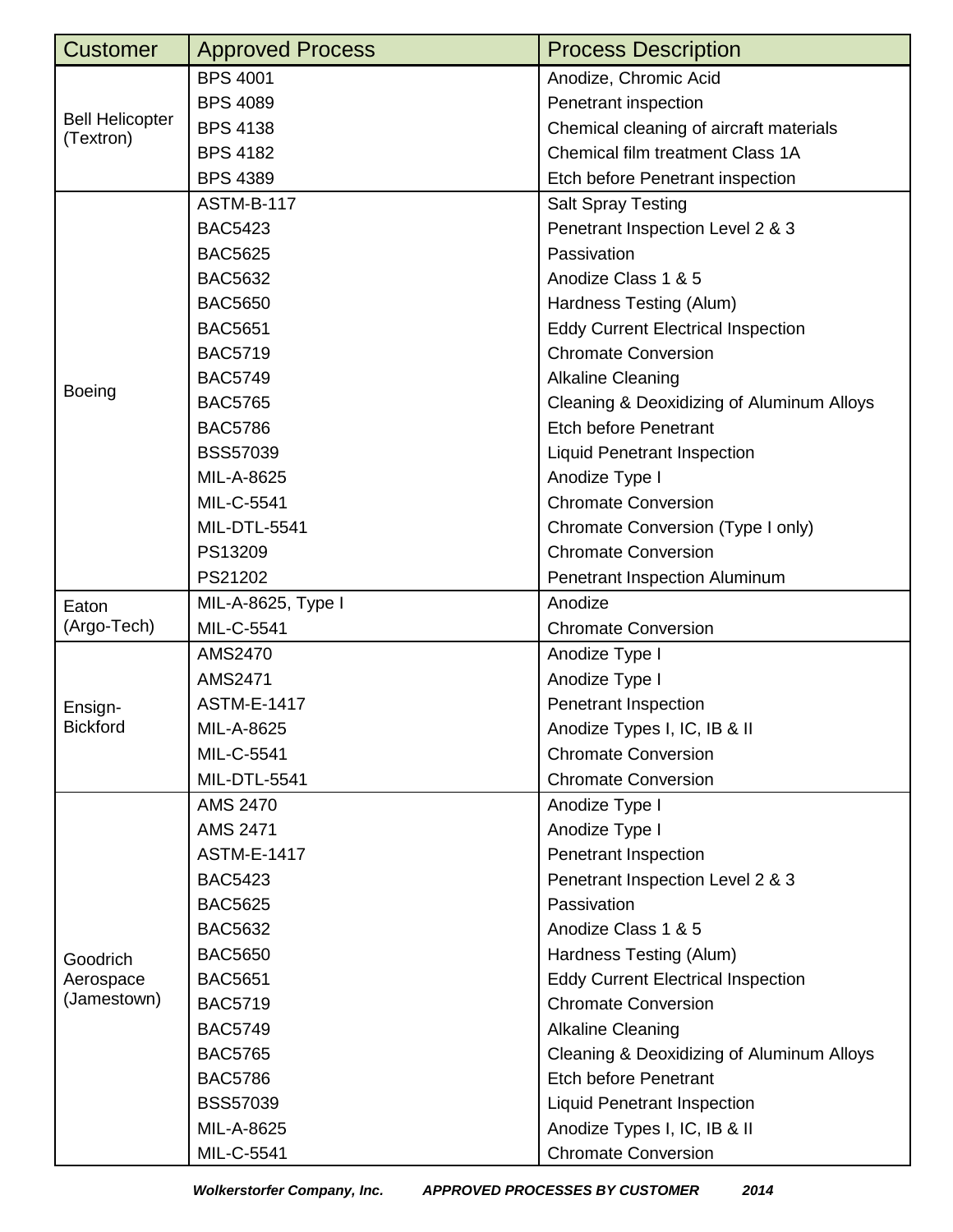| <b>Customer</b>                                  | <b>Approved Process</b>               | <b>Process Description</b>                |
|--------------------------------------------------|---------------------------------------|-------------------------------------------|
| Goodrich Aerospace<br>Jamestown (Cont'd)         | MIL-DTL-5541                          | <b>Chromate Conversion</b>                |
|                                                  | PS13209                               | <b>Chromate Conversion</b>                |
|                                                  | PS21202                               | Penetrant Inspection Aluminum             |
|                                                  | <b>ASTM-E-1417</b>                    | Penetrant                                 |
| Gulfstream                                       | <b>GAMPS 3116</b>                     | <b>Paint Coats &amp; Primers</b>          |
|                                                  | MIL-C-5541                            | Chromate Conversion Class 1 & 3           |
|                                                  | CPS1000, Type 1/1B, Class 1A          | Anodizing                                 |
|                                                  | CPS1000, Type 1/1B, Class 1B          | Anodizing                                 |
|                                                  | CPS1000, Type 1/1B, Class 1C          | Anodizing                                 |
|                                                  | CPS1000, Type II, Class 1A            | Anodizing                                 |
|                                                  | CPS1000, Type II, Class 1B            | Anodizing                                 |
|                                                  | CPS1000, Type II, Class 1C            | Anodizing                                 |
|                                                  | CPS1000-01, Type 1/1B, Class 1A       | Anodizing                                 |
|                                                  | CPS1000-01, Type 1/1B, Class 1C       | Anodizing                                 |
|                                                  | CPS1000-01, Type II, Class 1A         | Anodizing                                 |
|                                                  | CPS1000-01, Type II, Class 1B         | Anodizing                                 |
|                                                  | CPS1000-01, Type II, Class 1C         | Anodizing                                 |
|                                                  | <b>HS 240, Class 3</b>                | <b>Chemical Film</b>                      |
| Hamilton<br>Sundstrand                           | <b>HS 334</b>                         | <b>Anodic Coating</b>                     |
|                                                  | <b>HS 447</b>                         | Penetrant Inspection                      |
|                                                  | MIL-A-8625                            | Anodize                                   |
|                                                  | MIL-A-8625, Type 1B, Class 1          | <b>Anodic Coating</b>                     |
|                                                  | MIL-A-8625, Type 2, Class 1           | <b>Anodic Coating</b>                     |
|                                                  | MIL-A-8625, Type 2B, Class 1 & 2      | Anodic Coating, Aluminum                  |
|                                                  | MIL-C-5541, Type 1, Class 1A & 3      | <b>Chemical Film</b>                      |
|                                                  | MIL-DTL-5541, Type 1, Class 1A & 3    | <b>Chemical Film</b>                      |
|                                                  | PN14.06-01                            | Anodize Type 1, Type 2                    |
|                                                  | PN14.06-02                            | Anodize, Boric Acid Sulfuric Acid         |
|                                                  | PN14.06-03                            | Anodize, TFSA, All Classes                |
|                                                  | PN14.12, Class 1, 2, 3, 4             | <b>Chemical Film</b>                      |
|                                                  | PN16.03                               | Penetrant Inspection                      |
| Honeywell                                        | <b>AMS 2470</b>                       | Anodize, Hot Water Seal                   |
|                                                  | MIL-A-8625                            | Anodize Type I Class 1B, Ty 2 Class 1 & 2 |
|                                                  | MIL-C-5541                            | <b>Chromate Conversion</b>                |
|                                                  | 5PTPHL23, 5PTPHB20                    | <b>Boric Sulfuric Anodize</b>             |
| Lockheed                                         | MIL-C-5541, Type I, Class 1A & 3      | <b>Chromate Conversion</b>                |
| Martin -<br>Aeronautics                          | MIL-DTL-5541, Type I, Class 1A & 3    | <b>Chromate Conversion</b>                |
|                                                  | MIL-F-18264                           | Prime and Paint                           |
| Lockheed<br>Martin -<br>Ground<br><b>Systems</b> | AMS-C-5541                            | <b>Chemical Film</b>                      |
|                                                  | <b>ASTM-A-967</b>                     | Passivation, Nitric 1 - 4                 |
|                                                  | <b>ASTM-B-117</b>                     | Salt Fog Testing                          |
|                                                  | <b>ASTM-E-1417</b>                    | <b>Penetrant Inspection</b>               |
|                                                  | DOD-P-16232                           | Phosphate, Manganese, Zinc                |
|                                                  | MIL-A-8625, Types 1, 1B, 1C, 2, 2B, 3 | Anodize                                   |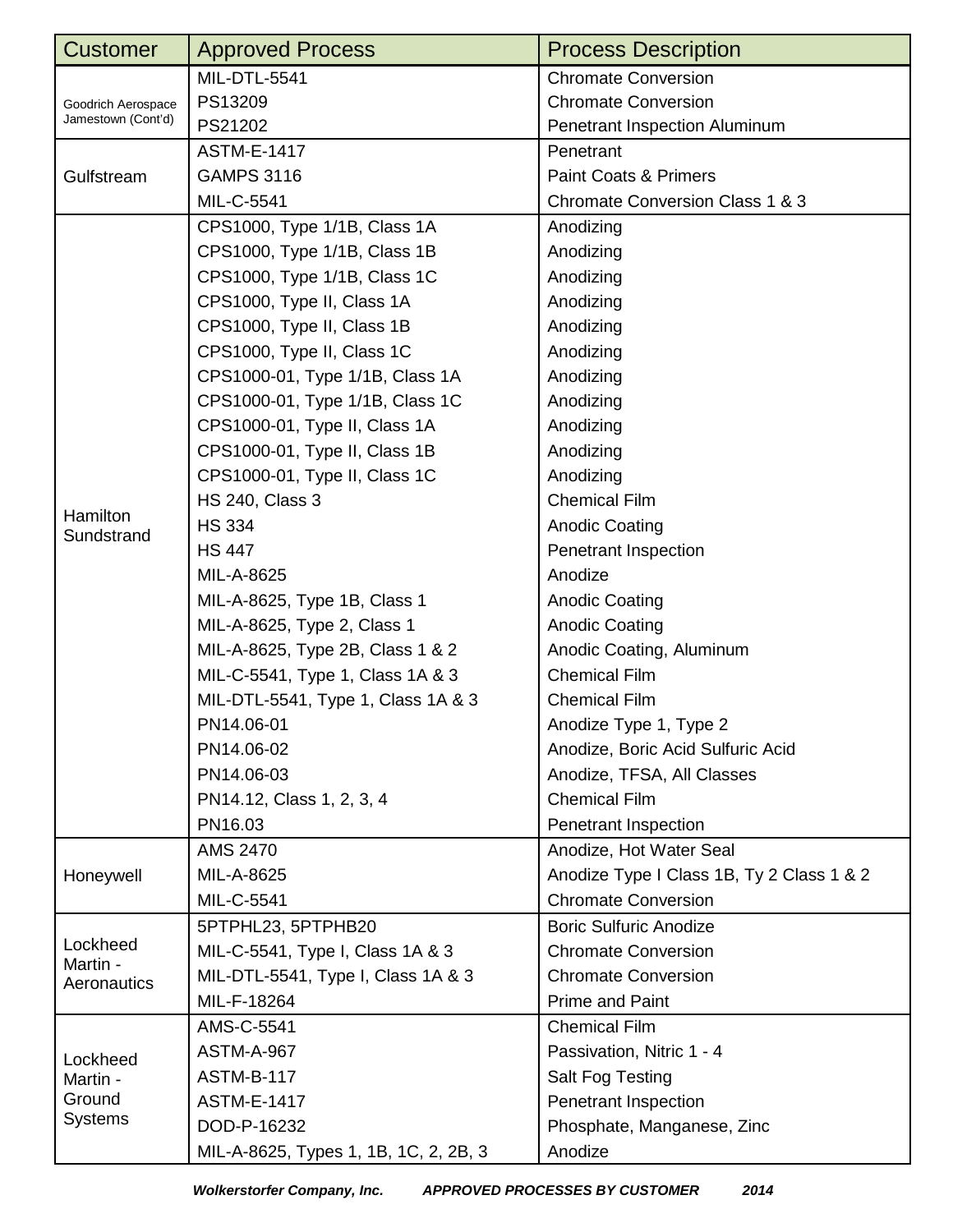| <b>Customer</b>                                        | <b>Approved Process</b>                  | <b>Process Description</b>           |
|--------------------------------------------------------|------------------------------------------|--------------------------------------|
| Lockheed Martin -<br><b>Ground Systems</b><br>(Cont'd) | MIL-C-5541 / AMS-C-5541                  | <b>Chemical Film</b>                 |
|                                                        | MIL-DTL-53072                            | <b>CARC</b> Application              |
|                                                        | MIL-DTL-5541, Type 1 & 2                 | <b>Chemical Film</b>                 |
|                                                        | MIL-F-14072 / MIL-DTL-14072              | Paint                                |
|                                                        | WS10344                                  | WS10344-(1-11) Paint                 |
|                                                        | AMS/MIL-C-5541, Class 1A & 3             | <b>Chromate Conversion</b>           |
|                                                        | <b>ASTM-A-967</b>                        | Passivation                          |
|                                                        | <b>ASTM-A-380</b>                        | <b>Cleaning &amp; Passivation</b>    |
|                                                        | <b>ASTM-E-1417</b>                       | Penetrant                            |
|                                                        | MIL-A-8625, Type 1, Class 1 & 2          | Anodize                              |
|                                                        | MIL-A-8625, Type 1B, Class 1 & 2         | Anodize                              |
| Lockheed                                               | MIL-A-8625, Type 1C, Class 1, Ty 2       | Anodize                              |
| Martin                                                 | MIL-A-8625, Type 2B, Class 1 & 2         | Anodize                              |
| Moorestown NJ                                          | MIL-C-5541, Class 1A & 3                 | <b>Chromate Conversion</b>           |
| & Syracuse NY                                          | MIL-DTL-16232 Type Z or M, Classes 1,2,3 | Phosphate                            |
|                                                        | MIL-DTL-53072                            | <b>CARC</b> Application              |
|                                                        | MIL-DTL-5541, Type 1, Class 1A & 3       | <b>Chromate Conversion</b>           |
|                                                        | MIL-DTL-5541, Type 2, Class 1A & 3       | <b>Chromate Conversion</b>           |
|                                                        | MIL-F-14072                              | <b>Painting Electronic Equipment</b> |
|                                                        | MIL-F-18264                              | <b>Organic Finishes</b>              |
|                                                        | WS10344-1                                | Paint                                |
|                                                        | <b>AMS 2470</b>                          | Anodize                              |
| Lycoming<br><b>Engines</b>                             | <b>ASTM-E-1417</b>                       | Penetrant Inspection                 |
|                                                        | MIL-A-8625                               | Anodize                              |
|                                                        | <b>ASTM-B-117</b>                        | Salt Fog Testing                     |
| Northrop                                               | <b>ASTM-E-1417</b>                       | Penetrant Inspection                 |
| Grumman                                                | GP 17 G                                  | <b>Pre-Penetrant Etch</b>            |
| Intergraded                                            | GSS 4310                                 | <b>Application of Primer Coating</b> |
| <b>Systems</b>                                         | GT 23 A                                  | Penetrant Inspection                 |
|                                                        | MIL-DTL-5541, Type I                     | <b>Chromate Conversion</b>           |
|                                                        | <b>AMS 2481</b>                          | Phosphate Treatment Ant chafing      |
|                                                        | <b>ASTM-B-117</b>                        | Salt Fog testing                     |
|                                                        | <b>ASTM-E-1417</b>                       | Penetrant Inspection                 |
|                                                        | ES2-182                                  | <b>Pre-Penetrant Etch</b>            |
|                                                        | <b>ESI1-4</b>                            | <b>Pre-Penetrant Etch</b>            |
| Parker<br>Hannifin                                     | MIL-A-8625, Type I                       | Anodize Type I                       |
|                                                        | MIL-A-8625, Type IB                      | Anodize Type IB                      |
|                                                        | MIL-A-8625, Type IC                      | Anodize Type IC                      |
|                                                        | MIL-A-8625, Type II, IIB                 | Anodize Type II, IIB                 |
|                                                        | MIL-DTL-5541, Type 1 & 2                 | <b>Chromate Conversion</b>           |
|                                                        | MIL-F-18264                              | Paint                                |
| Raytheon                                               | ASTM A967                                | Passivation                          |
|                                                        | MIL-DTL-22750, Grades 1 - 5              | Paint                                |
|                                                        | MIL-DTL-24635, Grade 1                   | Paint                                |